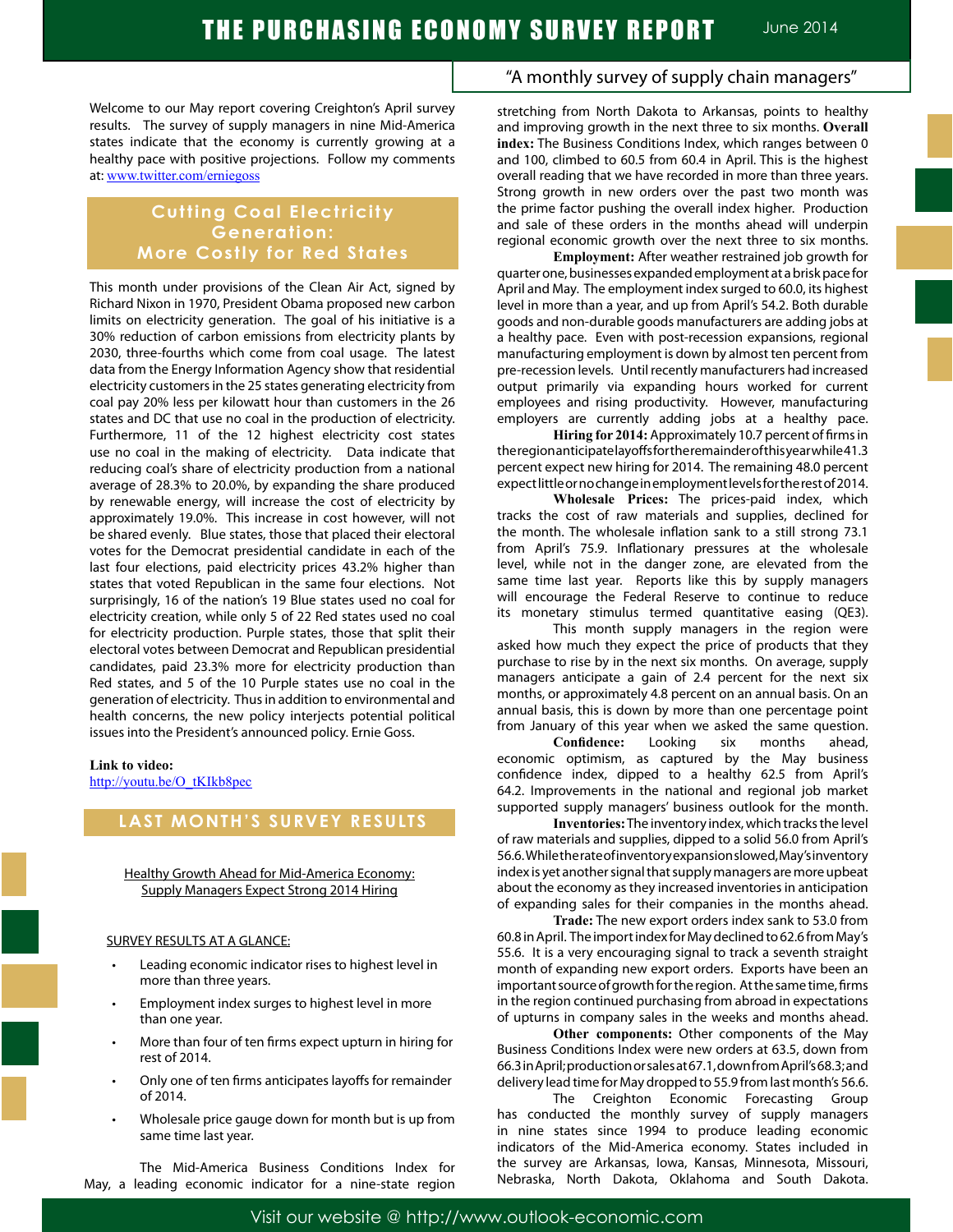## "A monthly survey of supply chain managers"

## "A monthly survey of supply chain managers"

# THE PURCHASING ECONOMY SURVEY REPORT June 2014

The forecasting group's overall index, referred to as the Business Conditions Index, ranges between 0 and 100. An index greater than 50 indicates an expansionary economy over the course of the next three to six months. The Business Conditions Index is a mathematical average of indices for new orders, production or sales, employment, inventories and delivery lead time. This is the same methodology used by the National Institute for Supply Management, formerly the Purchasing Management Association, since 1931.

### **MID-AMERICA STATES**

#### ARKANSAS

The May overall index, or leading economic indicator, for Arkansas declined to a healthy 58.9 from April's even stronger 62.9. Components of the index from the monthly survey of supply managers were new orders at 52.1, production or sales at 54.1, delivery lead time at 64.6, inventories at 57.1, and employment at 62.7. Despite recent growth in the Arkansas manufacturing sector, the state's manufacturers are employing approximately 17.2 percent fewer workers today than before the beginning of the national recession. Furthermore, the manufacturing wage rate is down by 0.2 percent from one year ago. However, our surveys over the past several months point to solid improvements for manufacturing and the overall state economy in the next three to six months with healthy wage additions.

#### IOWA

Iowa's Business Conditions Index for May slipped to a still robust 66.5 from April's very healthy 67.2. Components of the index from the monthly survey of supply managers were new orders at 74.7, production or sales at 75.1, delivery lead time at 50.8, employment at 69.6, and inventories at 62.6. Despite healthy growth in the Iowa manufacturing sector, the state's manufacturers are employing approximately 6.1 percent fewer workers today than before the beginning of the national recession. On the other hand, the manufacturing wage rate has expanded by a solid 4.4 percent from one year ago. Our surveys over the past several months point to solid improvements for manufacturing and the overall state economy with healthy wage increases.

#### KANSAS

The Kansas Business Conditions Index for April expanded to a healthy 61.0 from 54.6 in March. Components of the leading economic indicator from the monthly survey of supply managers were new orders at 64.4, production or sales at 71.0, delivery lead time at 43.7, employment at 56.8, and inventories at 69.3. Despite healthy growth in the Kansas manufacturing sector, the state's manufacturers are employing approximately 14.0 percent fewer workers today than before the beginning of the national recession. On the other hand, the manufacturing wage rate has expanded by very strong 9.7 percent from one year ago. Our surveys over the past several months point to solid improvements for manufacturing and the overall state economy for the next three to six months.

#### **MINNESOTA**

For 18 straight months, Minnesota's Business Conditions Index has remained above growth neutral. The index expanded to a robust 67.3 from 64.9 in April. Components of the index from the May survey of supply managers in the state were new orders at 76.7, production or sales at 78.3, delivery lead time at 57.0, inventories at 69.8, and employment at 54.8. Despite impressive gains for manufacturers in the state over the past year, Minnesota's manufacturing sector has approximately 6.6 percent fewer workers today than before the national recession began. Additionally, the manufacturing wage rate has expanded by a weak 1.5 percent from one year ago. Our surveys over the past several months point to solid improvements for manufacturing and the overall state economy for the next three to six months with upturns in wage gains.

#### **MISSOURI**

- From the May surveys of supply managers, Creighton University's and the national's point to improving growth through the third quarter of 2014.
- U.S. employers added 217,000 non-farm jobs in May and the unemployment rate remained steady at 6.3%.
- While the housing market has slowed, automobile sales have moved back to their pre-recession levels and are at their highest level in 9 years.

The May Business Conditions Index for Missouri slipped to a still solid 57.7 from 54.8 in April. Components of the survey of supply managers in the state for May were new orders at 57.4, production or sales at 62.7, delivery lead time at 57.3, inventories at 51.6, and employment at 59.4. Despite solid gains for manufacturers in the state over the past year, Missouri's manufacturing sector has approximately 13.0 percent fewer workers today than before the national recession began. On the other hand, the manufacturing wage rate has expanded by a strong 6.5 percent from one year ago. Our surveys over the past several months point to solid improvements for manufacturing and the overall state economy for the next three to six months.

#### NEBRASKA

- CPIs: On July 22, the Bureau of Labor Statistics releases consumer price indices for June. Monthly increases of more than 0.2% will encourage the Fed to maintain and potentially reduce its monthly bond buying program. It will point to higher long-term interest rates and could even encourage the Fed to raise short-term interest rates before the end of Quarter 1, 2014.
- • Yield or interest rate on 10-year U.S. Treasury Bond: Instantaneously, you can see the yield on the U.S. Treasury bond at finance.yahoo.com. This yield will rise when (or if) inflation rises. It also falls as global financial risks increase. As Iraq/Ukraine war risks climb, the yield will sink. If yields increase above 3.1% and hold, some of the air will come out of the U.S. stock markets. Follow Goss on twitter at http://twitter.com/erniegoss For historical data and forecasts visit our website at: http://www2.creighton.edu/business/economicoutlook/ www.ernestgoss.com
- • Jobs: On Thursday July 3, the U.S. Bureau of Labor

For the fifth straight month, Nebraska's overall index rose above 50.0. The index, a leading economic indicator from a survey of supply managers in the state expanded to 55.6 from April's 55.1. Components of the index for May were new orders at 58.6, production or sales at 59.2, delivery lead time at 56.5, inventories at 52.6, and employment at 51.2. Despite healthy gains for manufacturers in the state over the past year, Nebraska's manufacturing sector has approximately 5.8 percent fewer workers today than before the national recession began. Moreover, the manufacturing wage rate in the state has expanded by a weak and sub-par 0.2 percent from one year ago. Our surveys over the past several months point to solid improvements for manufacturing and the overall state economy for the next three to six months with healthy wage increases.

#### NORTH DAKOTA

• National Association of Business Economics (June 2014) SUMMARY: "NABE's June 2014 Outlook Survey panelists expect stronger economic growth for the balance of this year than they did three months ago," said NABE President Jack Kleinhenz, chief economist of the National Retail Federation. "The consensus forecast is that real GDP will advance at a strong 3.5% annualized clip in the second quarter of 2014, bolstered by activity that was postponed due to adverse weather conditions earlier in the year. The March survey called for a 2.8% secondquarter gain. Growth expectations for the third and fourth quarters of 2014, at 3.1% and 3.2%, respectively, have also been revised upward. The majority view is that the Federal Reserve will terminate its long-term asset purchase program by the end of 2014 and begin to raise the federal funds rate in 2015.

- Once again Congressional Democrats and Republicans are bonding to advance bailouts for some of the nation's biggest corporations. This time it is funding for the Depression era relic, the Export-Import bank. The bank hands out loans, capital and credit insurance to support U.S. firm's sales abroad. Last year, the bank's authorizations exceeded \$27 billion. Why should the U.S. taxpayers guarantee loans that private lenders reject?
- Survey results for June will be released on the first business day of next month, July 1st.

The state's leading economic indicator expanded to 65.2 from April's 60.2. Components of the overall index from the monthly survey of supply managers for May were new orders at 70.2, production or sales at 62.5, delivery lead time at 56.9, employment at 78.3, and inventories at 58.1. Despite experiencing the strongest economic growth in the nation over the past several years, North Dakota's manufacturing sector has approximately 3.0 percent fewer manufacturing workers today than before the national recession began. Additionally, the manufacturing wage rate in the state has expanded by a modest 3.2 percent from one year ago. Our surveys over the past several months point to solid improvements for manufacturing and the overall state economy for the next three to six months with very strong wage gains.

#### OKLAHOMA

The state's leading economic indicator continues to point to healthy gains for the next three to six months. Oklahoma's Business Conditions Index for May expanded to a solid 58.3 from last month's 54.8. Components of the May survey of supply managers in the state were new orders at 67.4, production or sales at 64.8, delivery lead time at 50.6, inventories at 51.6, and employment at 56.9. Despite healthy gains for manufacturers in the state over the past year, Oklahoma's manufacturing sector has approximately 8.3 percent fewer manufacturing workers today than before the national recession began. On the other hand, the manufacturing wage rate in the state has expanded by a solid 4.6 percent from one year ago. Our surveys over the past several months point to solid improvements for manufacturing and the overall state economy for the next three to six months with solid wage gains.



After moving below growth neutral in November of 2012, South Dakota's leading economic indicator has been above growth neutral 50.0 each month since. The overall index from the monthly survey of supply managers expanded to a regional high of 68.9 from April's 68.1. Components of the overall index for May were new orders at67.9, production or sales at 76.1, delivery lead time at 63.6, inventories at 65.0, and employment at 71.7. Despite healthy gains for manufacturers in the state over the past year, South Dakota's manufacturing sector has approximately the same number of workers today than before the national recession began. Furthermore, the manufacturing wage rate in the state has expanded by a tepid 2.2 percent from one year ago. Our surveys over the past several months point to solid improvements for manufacturing and the overall state economy for the next three to six months with strong wage gains.

## **THE BULLISH NEWS**

## **THE BEARISH NEWS**

- • While the overall May unemployment rate was 6.3%, it was 11.5% for Blacks, 19.2% for teenagers, and 7.7% for Hispanics.
- The number of long termed unemployed for May was unchanged at a "too high" 3.4 million.
- • In May, average hourly earnings for all employees on private nonfarm payrolls rose by 5 cents to \$24.38. Over the past 12 months, average hourly earnings have risen by a puny 2.1% and only slightly above inflation.

## **WHAT TO WATCH**

Ï

Statistics (BLS) will release employment report for June. Another strong report (job additions above 200,000) will result in long term interest rates rising more quickly.

## **THE OUTLOOK**

#### FROM GOSS:

- • The U.S. 2014 budget deficit to decline to roughly \$500 billion, or 2.8% of GDP.
- The U.S. trade deficit to remain unacceptably high as many of our global trading partners experience slower economic growth thus buying less from the U.S..
- • U.S. housing price growth to slow to a more sustainable annual growth rate of 4% - 6% in the next 6 months. .

#### OTHER REPORTS:

## **Goss Eggs (Recent Dumb Economic Moves)**